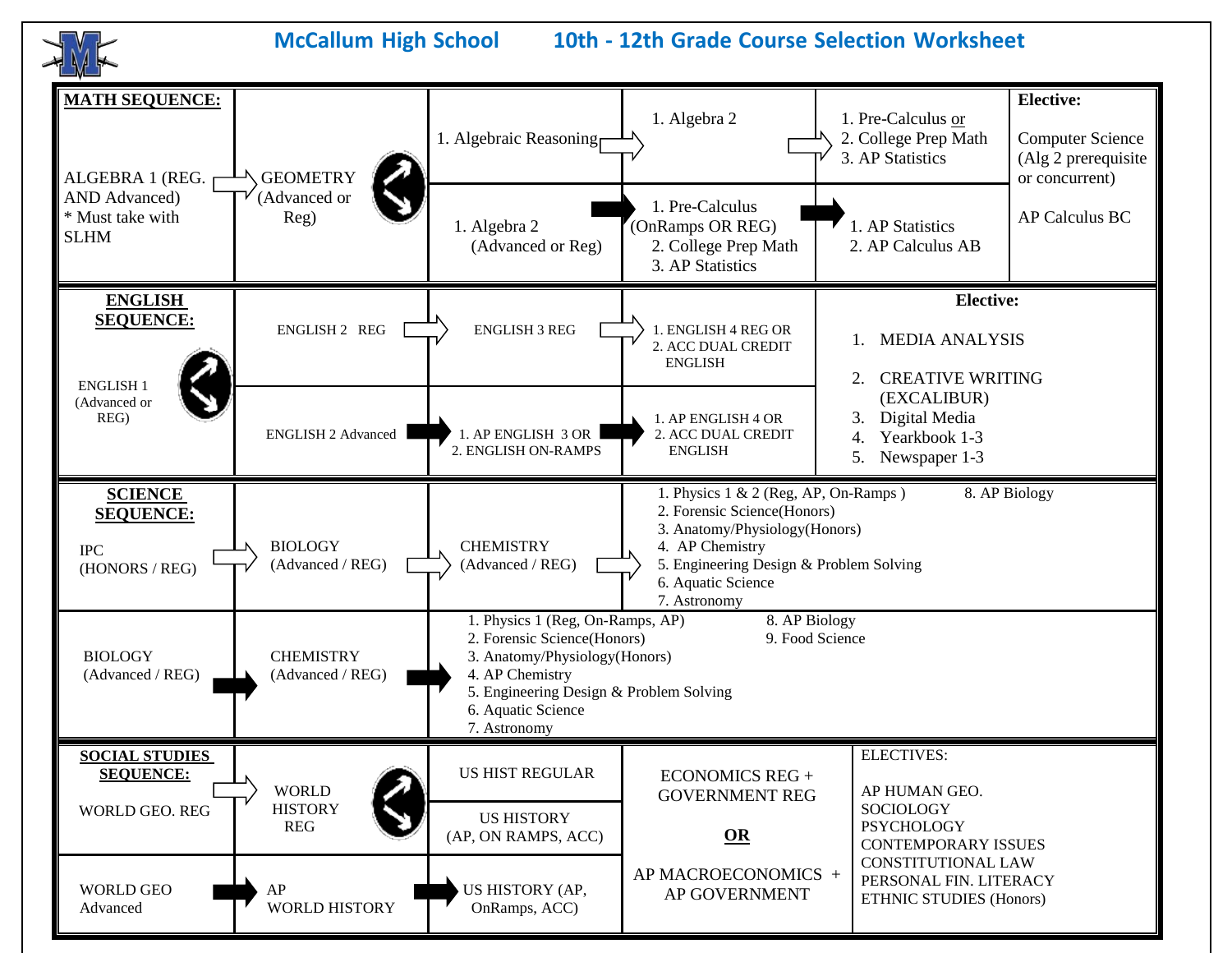| <b>NOTES:</b> |  | <b>WORLD LANGUAGES (REQUIRED; 2 YRS OF</b><br>THE SAME LANGUAGE) | Level                   | <b>SEM</b><br>or YR | <b>FINE ARTS continued</b>                                       | Level                                                                   | <b>SEM</b><br>or YR |
|---------------|--|------------------------------------------------------------------|-------------------------|---------------------|------------------------------------------------------------------|-------------------------------------------------------------------------|---------------------|
|               |  | French                                                           | II III IV V             | YR                  | Band: Symphony or Wind Ensemble (double block)                   | $  $ $  $ $  $ $ $ $ $                                                  | YR                  |
|               |  | Japanese                                                         | II III IV V             | YR                  | <b>Band: Concert</b>                                             | $\parallel$ $\parallel$ $\parallel$ $\parallel$ $\parallel$             | YR                  |
|               |  | Latin                                                            | II III IV V             | YR                  | Band: Jazz (teacher approval)                                    | $\parallel$ $\parallel$ $\parallel$ $\parallel$ $\parallel$ $\parallel$ | YR                  |
|               |  | Spanish                                                          | II III IV V             | YR                  | <b>Band: Marching - Fall Only</b>                                |                                                                         |                     |
|               |  |                                                                  |                         |                     | Band: Color Guard                                                | $\parallel$ $\parallel$ $\parallel$ $\parallel$ $\parallel$             | YR                  |
|               |  | PE & ATHLETICS (REQUIRED; 1 YR)                                  |                         |                     | Choir Tenor (teacher will assign)                                | I II III IV                                                             | <b>YR</b>           |
|               |  | Lifetime Fitness & Wellness                                      |                         | YR                  | Choir Treble (teacher will assign)                               | <b>III III IV</b>                                                       | YR                  |
|               |  | Lifetime Fitness & Dance                                         |                         | YR                  | Vocal Studies (choral majors or teacher approval only0           | $\parallel$ $\parallel$ $\parallel$ $\parallel$ $\parallel$             | YR                  |
|               |  | Outdoor PE                                                       |                         |                     | Ballet (teacher will assign)                                     | $\parallel$          $\parallel$                                        | YR                  |
|               |  | Lifetime Sports & Fitness                                        | YR                      |                     |                                                                  |                                                                         |                     |
|               |  | Health (Graduation Requirement)                                  |                         | Sem                 |                                                                  |                                                                         |                     |
|               |  | Baseball (double block)                                          | 10th 11th 12th          | YR                  | Guitar Beginner/Intermediate                                     | $\mathbf{H}$                                                            | YR                  |
|               |  | Basketball Boys or Girls (double block)                          | 10th 11th 12th          | YR                  | Guitar Adv/Chamber (teacher will assign)                         | $\parallel$ $\parallel$ $\parallel$ $\parallel$ $\parallel$             | YR                  |
|               |  | Cheerleading - Fall only                                         | 10th 11th 12th          | SEM                 | Musical Theatre                                                  | $\blacksquare$ $\blacksquare$ $\blacksquare$ $\blacksquare$             | YR                  |
|               |  | X-Country Boys or Girls-Fall (before school)                     | 10th 11th 12th          | SEM                 | Songwriting                                                      | 11,12                                                                   | YR                  |
|               |  | Drill Team (by audition)                                         | 10th 11th 12th          | YR                  | Music Theory I (11th grade majors only)                          | Reg                                                                     | YR                  |
|               |  | Football (double block)                                          | 10th 11th 12th          | YR                  | Music Theory AP (12th grade w/ teacher approval)                 | AP                                                                      | YR                  |
|               |  | Golf (see Coach Salazar for info)                                | 10th 11th 12th          | YR                  | Orchestra: Chamber/Concert (double block)                        | $\blacksquare$ $\blacksquare$ $\blacksquare$                            | YR                  |
|               |  | Marching Band - Fall only (before school)                        | $  $ $  $ $  $ $ $      | SEM                 | Orchestra: Cello                                                 | $\parallel$ II III IV                                                   | YR                  |
|               |  | Soccer Boys or Girls                                             | 10th 11th 12th          | YR                  | Orchestra: Double Bass                                           | $\parallel$ $\parallel$ $\parallel$ $\parallel$ $\parallel$             | YR                  |
|               |  | Softball (double block)                                          | 10th 11th 12th          | YR                  | Orchestra: Viola                                                 | I II III IV                                                             | YR                  |
|               |  | Sports Medicine (double block)                                   | $   $ $   $             | YR                  | Orchestra: Violin                                                | $  $ $  $ $  $ $ $                                                      | YR                  |
|               |  | Swimming (after school)                                          | 10th 11th 12th          | YR                  | Orchestra: Harp                                                  | $  $ $  $ $  $ $ $ $ $                                                  | YR                  |
|               |  | Tennis                                                           | 10th 11th 12th          | YR                  | Piano                                                            | $\parallel$ $\parallel$ $\parallel$ $\parallel$ $\parallel$             | YR                  |
|               |  | Track Boys or Girls - Spring (after school)                      | 10th 11th 12th          | SEM                 | Piano Collaborative ACADEMY (piano majors only)                  | $\parallel$ $\parallel$ $\parallel$ $\parallel$ $\parallel$             | YR                  |
|               |  | Volleyball (double block)                                        | 10th 11th 12th          | YR                  | Steel Drum I                                                     | $\mathsf{H}$                                                            | YR                  |
|               |  | Wrestling Boys or Girls                                          | 10th 11th 12th          | YR                  | Steel Drum II (teacher will assign)                              | <b>TH III IV</b>                                                        | YR                  |
|               |  |                                                                  |                         |                     | Theatre Arts                                                     | $\parallel$ II III IV                                                   | YR                  |
|               |  | FINE ARTS (REQUIRED 1 YR)                                        |                         |                     | Theatre Arts ACADEMY                                             |                                                                         |                     |
|               |  | All Level III, IV, and AP Fine Arts are Honors/weighted credit   |                         |                     | (any Acting/Tech/Film Major)                                     | $\parallel$ $\parallel$ $\parallel$ $\parallel$ $\parallel$             | <b>YR</b>           |
|               |  | Art I                                                            |                         | YR                  | <b>Technical Theatre</b>                                         | $\parallel$ $\parallel$ $\parallel$ $\parallel$ $\parallel$             | YR                  |
|               |  | Ceramics (Art I is pre-req)                                      |                         | YR                  | Technical Theatre ACADEMY                                        |                                                                         |                     |
|               |  | Drawing (Art I is pre-req)                                       | $\,$ II $\,$ III        | <b>YR</b>           | (any Acting/Tech/Film Major)                                     | $\parallel$ II III IV                                                   | <b>YR</b>           |
|               |  | Painting (Art I is pre-req)                                      | $\,$ II $\,$ III        | YR                  | Theatre Production (after school)                                | $\parallel$ $\parallel$ $\parallel$ $\parallel$ $\parallel$             | <b>YR</b>           |
|               |  | Printmaking (Art I is pre-req)                                   | $\,$ II $\,$ III        | YR                  | 2D Dsgn: AP Drawing/Painting Portfolio (Martinez)                | AP                                                                      | YR                  |
|               |  | Sculpture (Art I is pre-req)                                     | $\,$ II $\,$ III        | YR                  | 2D Dsgn: AP Photography (Cooke)                                  | AP                                                                      | YR                  |
|               |  | Digital Art (Art 1 is a pre-req)                                 | $\parallel$ $\parallel$ | YR                  | 3D Dsgn: AP Ceramics/Sculpture                                   | AP                                                                      | <b>YR</b>           |
|               |  | DANCE 1 WITH EXPERINCE                                           |                         | YR                  |                                                                  |                                                                         |                     |
|               |  | Dance                                                            | $II$ $III$ $IV$         | YR                  |                                                                  |                                                                         |                     |
|               |  | Dance ACADEMY                                                    |                         |                     |                                                                  |                                                                         |                     |
|               |  |                                                                  |                         |                     | Cinematics Arts/ Film - Find under CTE as Audio/Video Production |                                                                         |                     |